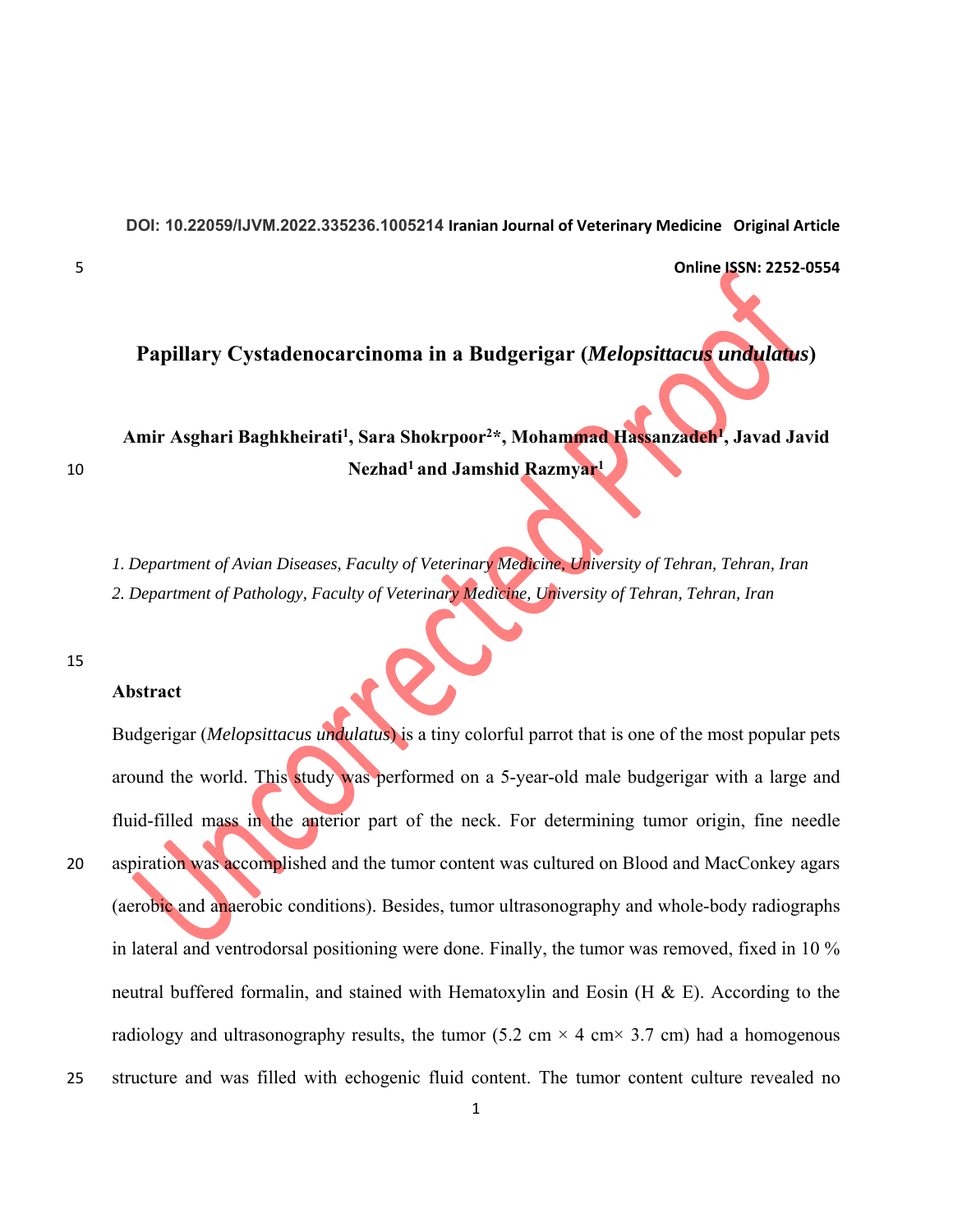bacterial growth. Histopathologically, the mass was composed of cystic spaces with invagination of the lining epithelial cells to form intraluminal papillae. The tumor was diagnosed as a papillary Cystadenocarcinoma.

30 **Keywords:** Budgerigar, Cystadenocarcinoma, Histopathology, Radiology, Ultrasonography

#### **Case History:**

Budgerigar is an attractive colorful parrot that originated in Australia. This little bird is a monogamous species that is widely kept as a domestic pet all around the world. Although most

- 35 parrots are at risk, budgerigars have stable populations and are not considered endangered (Kalmar *et al*, 2010). This gregarious parrot has a short breeding cycle and its lifespan is 10-15 years (Kubiak, 2020; Banaszewska *et al*, 2014). Adenomas and cystadenomas are benign neoplasms derived from glandular epithelium. In budgerigar, adenomas have been identified in different organs including the oviduct, uropygial gland, adrenal gland, thyroid (Robat, 2017), 40 pituitary gland (Langohr *et al*, 2012), proventriculus (Gal *et al*, 2011), and kidney (Simova‐Curd
- *et al*, 2009). To the best of our knowledge, there is no previous report about the occurrence of papillary cystadenoma in a budgerigar (*Melopsittacus undulatus*).

## **Clinical Presentation**

45 A 5-year-old budgerigar (*Melopsittacus undulatus*), weighing 65.7g, with a huge, soft, and fluidfilled mass in the anterior part of the neck and respiratory distress was referred to the Faculty of Veterinary Medicine, University of Tehran, Tehran, Iran (Figure 1). The bird was fed with a high-energy, seed-based diet and the owner had little information about proper psittacine diet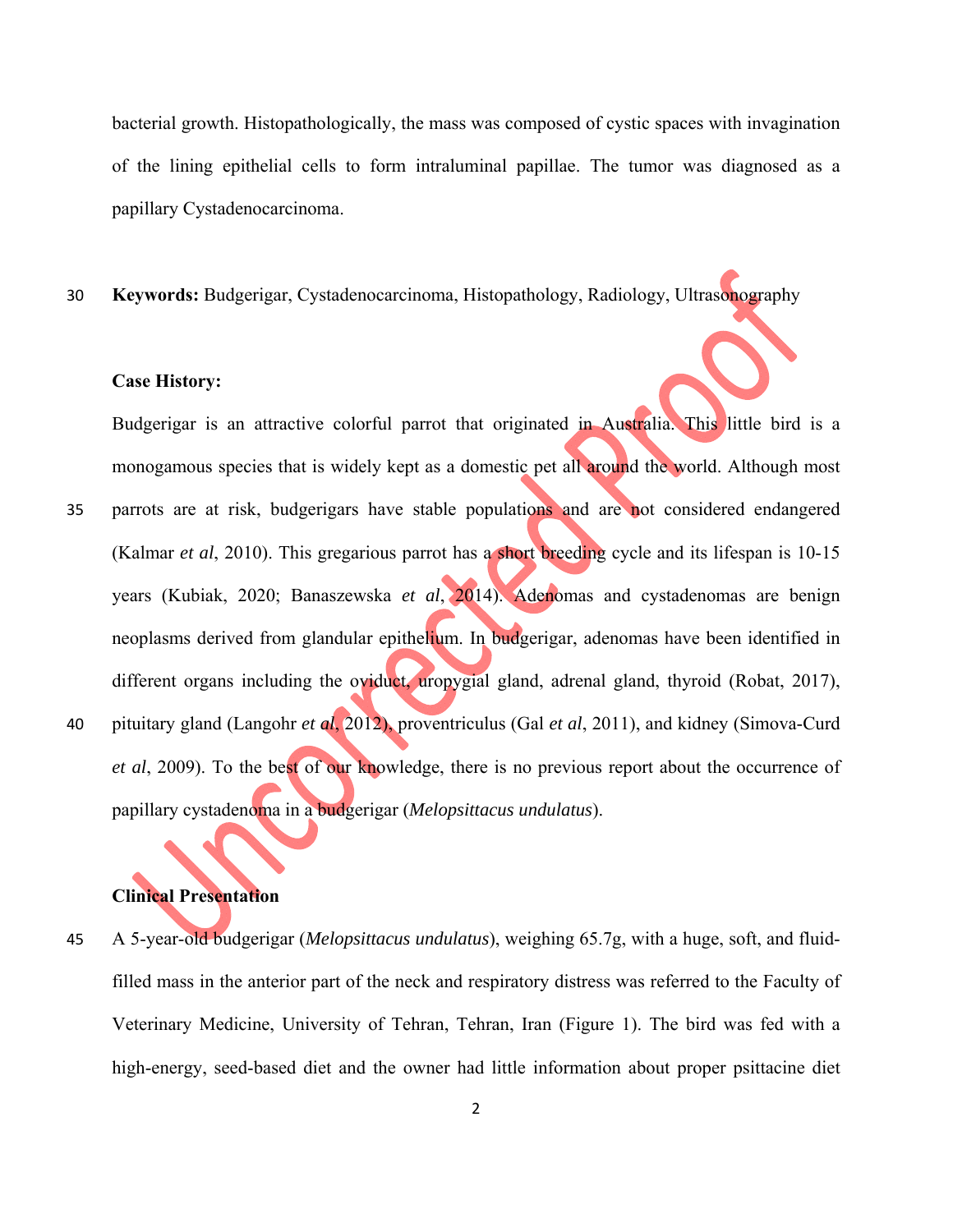requirements and care. According to the morphological characteristic (cere color: blue), and 50 molecular sex determination test it had confirmed that the bird was a male budgerigar. The bird was not able to maintain its balance or sit on a perch properly due to the large mass. Also, some of the bird's normal activities (Such as flying, eating, and drinking) were limited. The owner declared that he had not used any specific medication before. Initially, aminophylline (ampoule 250mg/10ml) was used in a NE-C900 nebulizer (Omron Co, Japan) to improve the respiratory 55 status of the bird. A fine-needle aspiration (FNA) biopsy was used for the determination of the mass nature. Also, standard whole-body radiographs (DirectView Classic CR System; Kodak, Rochester, USA), in lateral and ventrodorsal projections, were taken. In addition, ultrasonography (GE Vivid7 Ultrasound, Horten, Norway) of the mass was done. 100 µl of the mass content was used for bacterial culture on Blood and MacConkey agars (Merck KGaA, 60 Darmstadt, Germany). The culture media were transferred to the Avian Microbiology Laboratory, Faculty of Veterinary Medicine, University of Tehran and incubated aerobically in a Memmert INB200 incubator (Memmert GmbH + Co.KG, Schwabach, Germany) at  $37^{\circ}$ C for 24 to 48 hr.

It was important to identify pathogenic organisms in wet smears, and stained cytological 65 samples. Therefore, Fresh, and direct fecal samples were used for wet mount preparation, and gram staining, and glass slides were examined with  $\times$ 400 and  $\times$ 1000 magnification. In addition, the smears obtained from the mass content were subjected to Gram and Giemsa staining methods. After that, a CH30 light microscope (Olympus Co, Japan) was used for examining the stained smears. Because of the bird's condition and poor response to therapy, the owner declined 70 further treatment options like surgery and elected euthanasia. The mass was removed for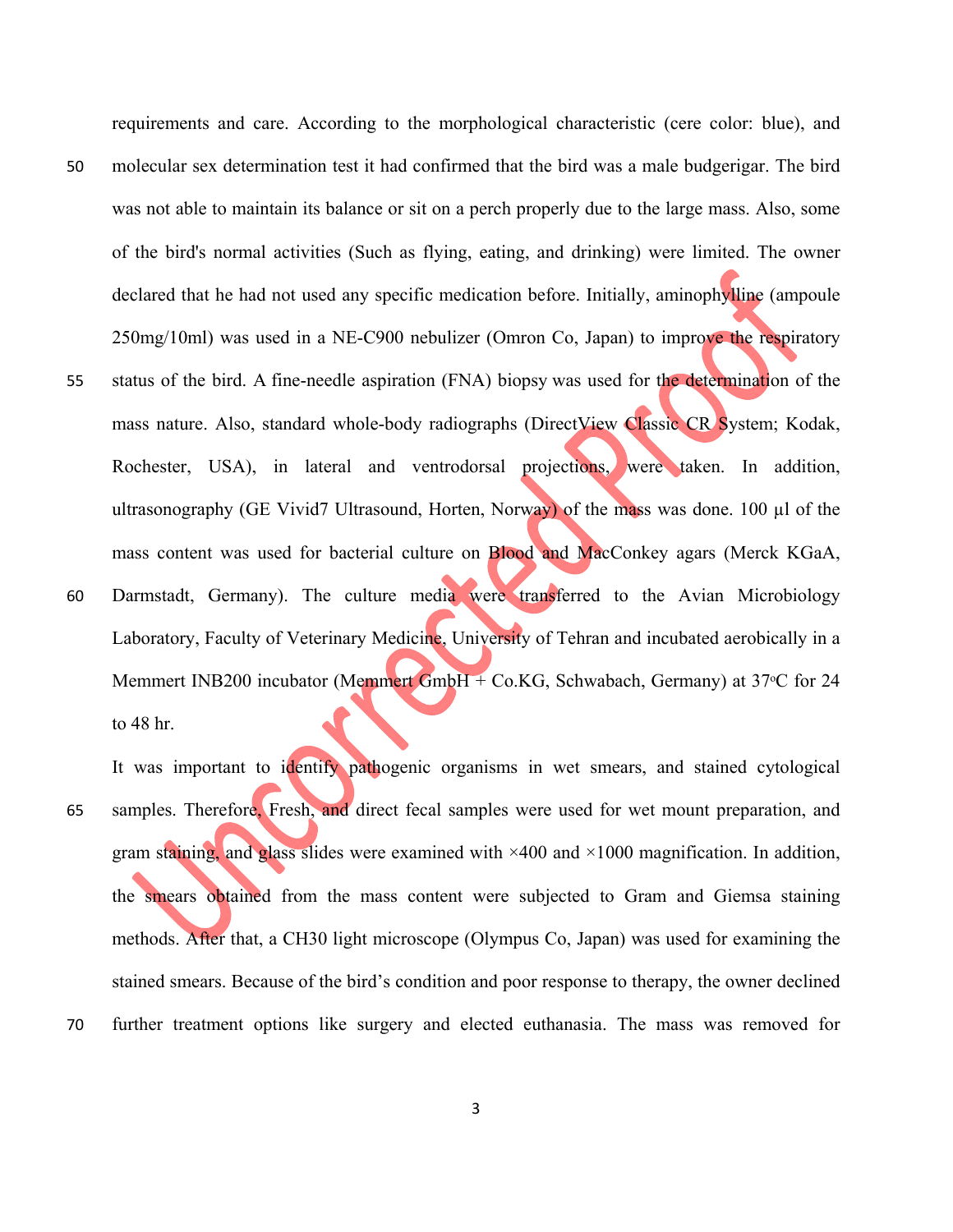histopathological evaluation at necropsy, fixed in 10 % neutral buffered formalin, dehydrated, embedded in paraffin wax, and stained with Hematoxylin and Eosin (H  $\&$  E).



Figure 1. A male budgerigar with a large mass in the anterior part of the neck (arrows).

75

### **Diagnostic testing**

A viscous, translucent, and yellow-orange fluid was collected during tumor FNA and used in aerobic and anaerobic bacterial cultures, but no bacterial growth was observed. In the cytological evaluation of Giemsa stained smears, different phases of the cell cycle (including Metaphase and 80 Telophase) were identified. In other words, the mitotic figure was one of the features of the examined slides. Furthermore, fecal samples were examined, but no signs of bacterial, fungal, or parasitic diseases were found in wet and Gram-stained smears. Based on the radiology and ultrasonography results, the tumor (5.2 cm  $\times$  4 cm $\times$  3.7 cm) had a homogenous structure and was filled with echogenic fluid content. As shown in Figure 2a, the anterior part of the bird's neck 85 (from the lower jaw to the thoracic inlet) is occupied by the tumor. Also, rim vascularization was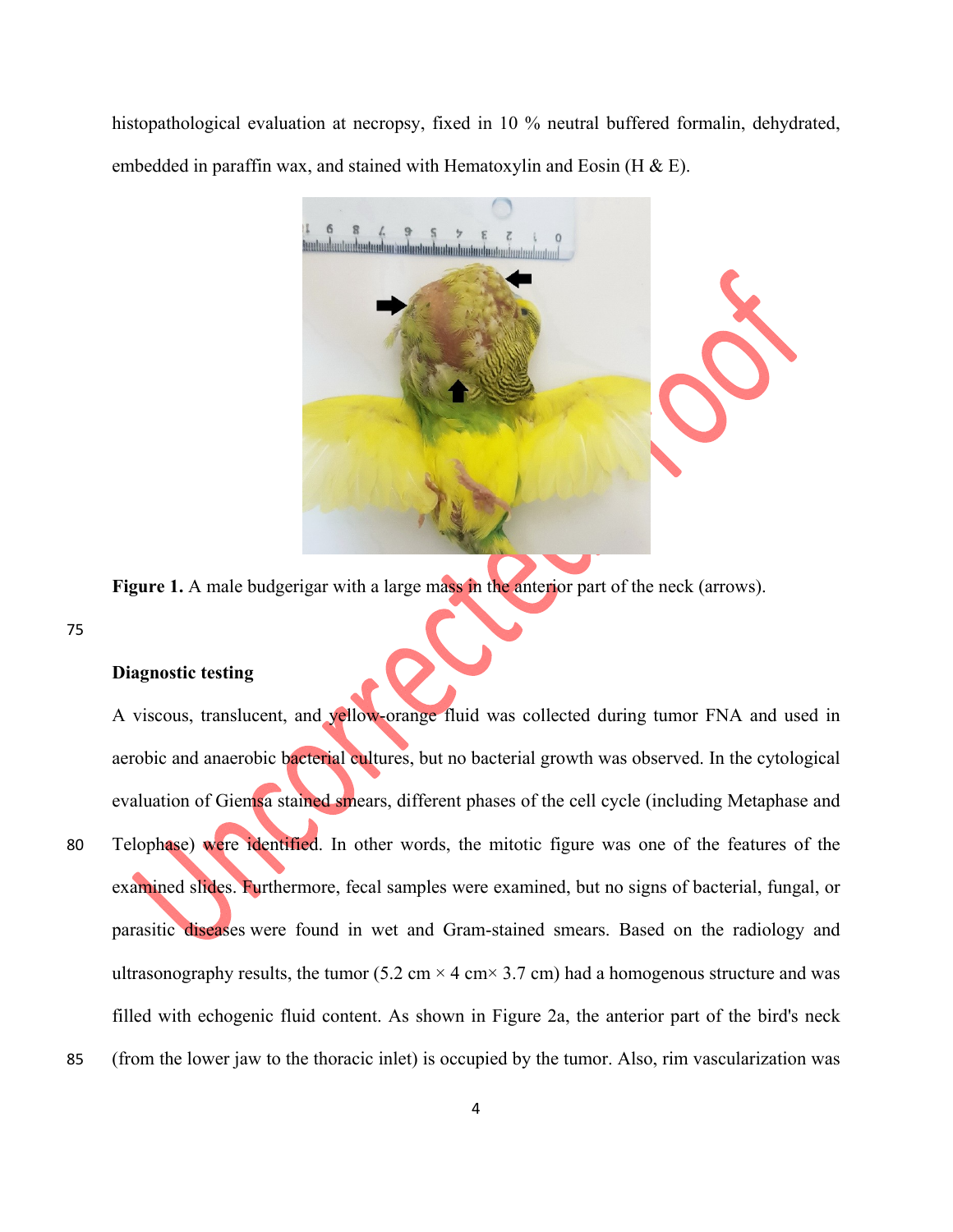observed in ultrasonography examination (Figure 2b). No bone involvement was detected and no evidence of metastases was found in other organs. Postmortem examination revealed mild hyperemia of the lungs. No other gross lesions were observed.



90 **Figure 2.** (a) A soft tissue mass (arrowhead) in the frontal aspect of the neck was observed in radiography. (b) tumor rim vascularization in ultrasonography examination.

Histopathologically, the mass was composed of cystic spaces of variable size and showed invagination of the lining epithelial cells to form intraluminal papillae. The cysts were supported 95 by fibrovascular stroma (Figure 3a, 3b). The lining of the cystic structures was simple to lightly stratified layers of neoplastic cuboidal to columnar epithelial cells (Figure 3a, 3c). Several cystic lumens were contained necrotic and desquamated epithelial cells. Neoplastic cells had small and round to ovoid nuclei, inconspicuous nucleoli, and a moderate amount of eosinophilic cytoplasm (Figure 3c). These cells were showed little nuclear or cellular pleomorphism. Mitotic figures 100 were occasionally visible (Figure 3c, 3d).

5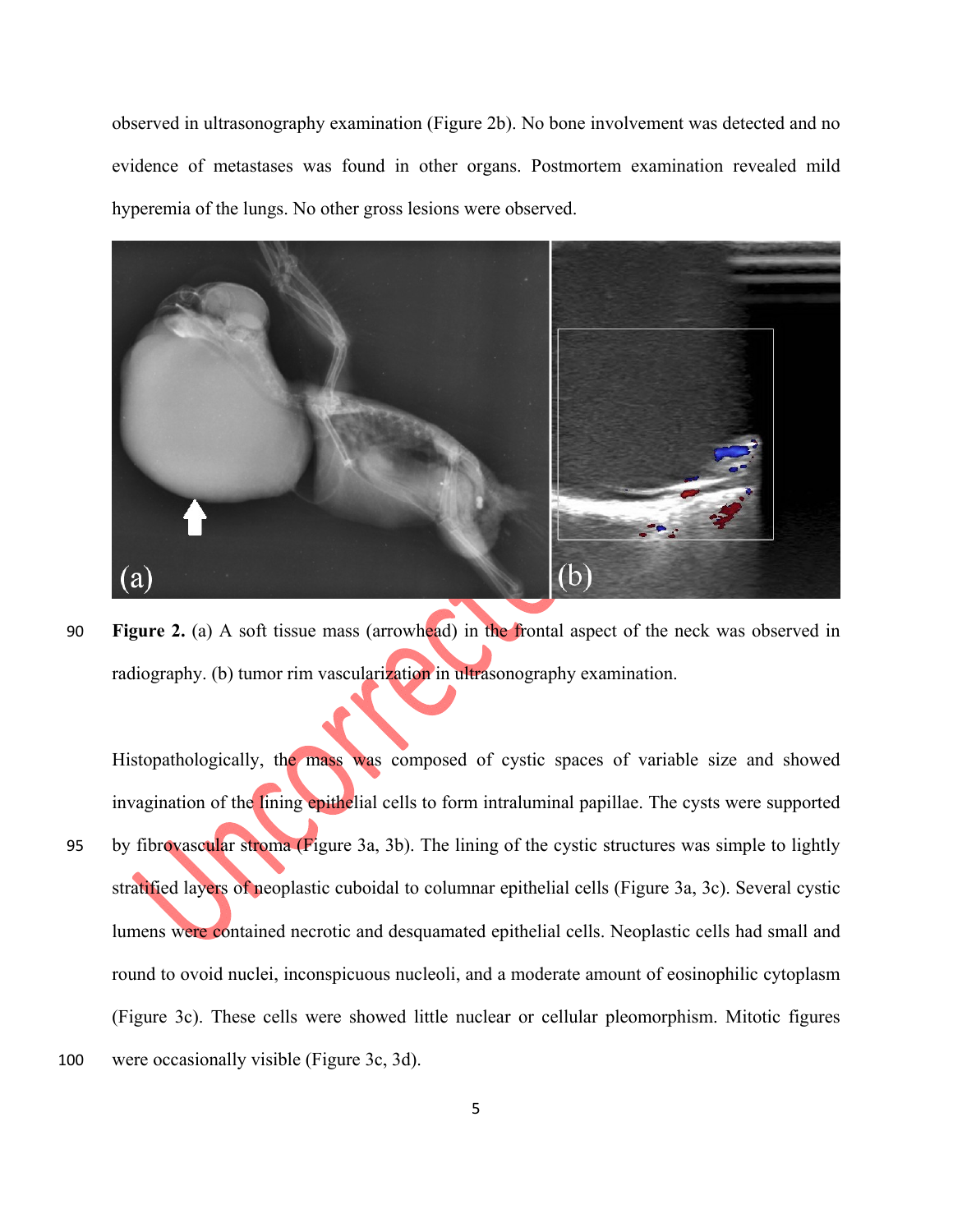

Figure 3. (a-d): Histopathological findings of papillary cystadenocarcinoma. (a) Variable size of cystic structures (C) and the cystic wall by a simple layer of neoplastic epithelial cells (arrowhead). (b) Dilated cysts  $(C)$  lined by intraluminal papillae (arrowheads). (c) The cystic 105 wall (C) by stratified layers of neoplastic columnar epithelial cells (arrow), mitotic figure (arrowhead). (d) Mitotic figure (arrowhead) H&E.

# **Assessments**

Cystadenomas are primary tumors that consist of fluid-filled cystic spaces. Although they are 110 found in any tissue. The ovary and kidney are the most commonly affected organs (Hochleithner, 1990; Reavill, 2004; Harrison & Lightfoot, 2006 and Powers *et al*, 2019). Cystadenocarcinomas are a discrete group of epithelial tumors described by invasive growth and cystic structures that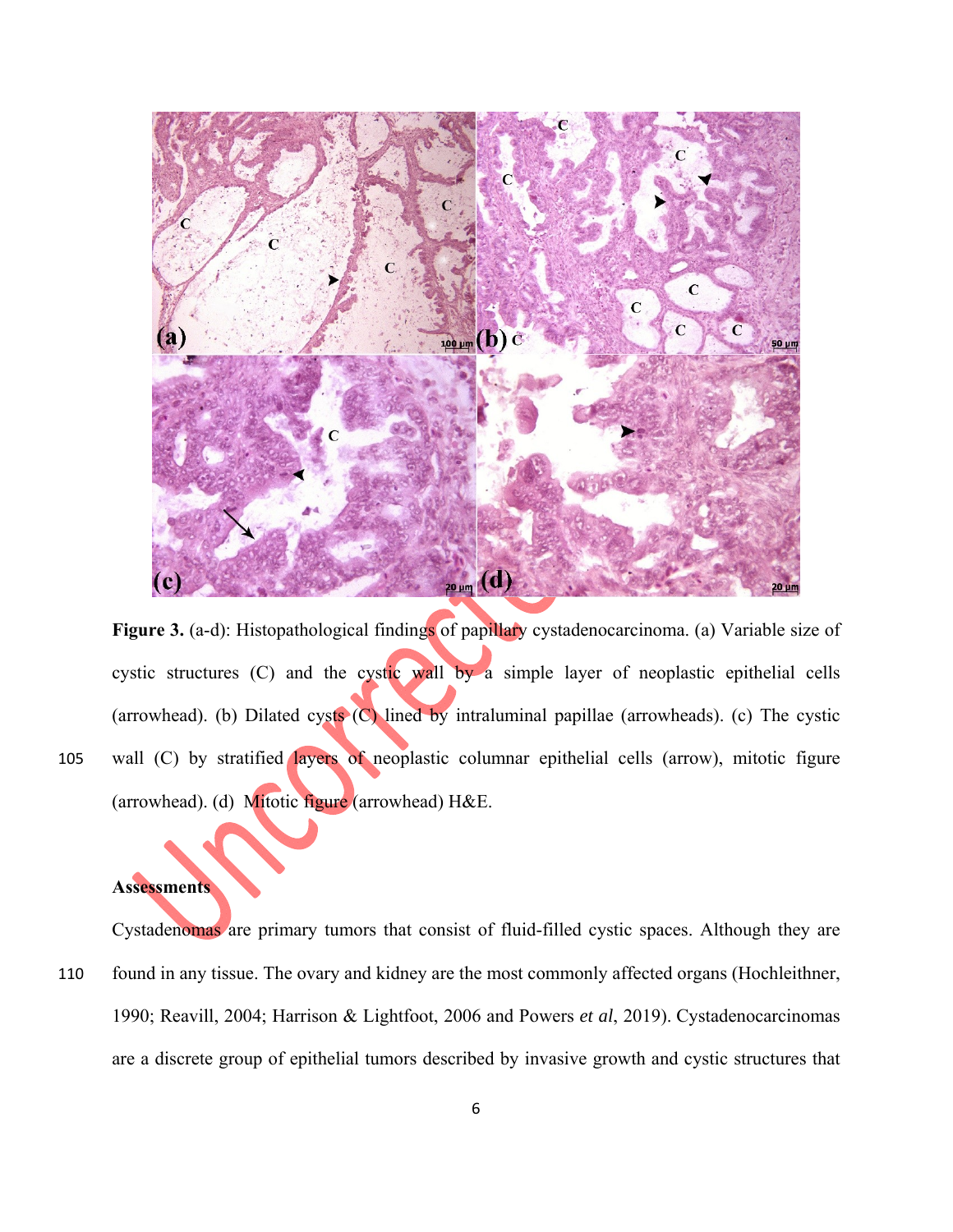often organized in a papillary pattern (Azmanis *et al*, 2013 and Baron *et al*, 2020). Cystadenomas and cystadenocarcinomas have been reported in a variety of avian species including African 115 Grey Parrot (*Psittacus erithacus*) (Hochleithner, 1990), Timneh African Grey Parrot (*Psittacus* 

- *erithacus timneh*) (Azmanis *et al*, 2013), rainbow lorikeet (*Trichoglossus moluccanus*) (Baron *et al*, 2020), saker falcon (*Falco cherrug*) (Samour *et al*, 2001), sulphur crested cockatoo (*Cacatua galerita*) and galahs (*Eolophus roseicapillus*) (Raidal *et al*, 2006). The grade and clinical stage of tumor, are important criteria in the prognosis of avian tumor. Tumors with high grade have a
- 120 poor prognosis. Although surgical excision is a proper approach for low and intermediate-grade tumors and can be done without much difficulty (Kubiak, 2020). In this study, the owner declined more treatment and the budgerigar was humanely euthanized using appropriate techniques. In some studies, the origin of the tumor was not identified due to various reasons. In 1990, Hochleithner observed a large, fluid-filled mass near the left eyelid of a 15-year-old
- 125 African Grey Parrot. According to the histopathological findings, the tumor was diagnosed as a cystadenoma. The exact origin of the mass was not identified, but the author proposed the lacrimal glands as a tumor's origin because of the tissue type and location. (Hochleithner, 1990). In another study, Simova-Curd and colleagues (2009) identified a well-demarcated retrobulbar mass in an African grey parrot which was histologically diagnosed as adenoma. Although the 130 origin of the adenoma was not determined in their study and the harderian gland was suggested as the origin, due to the location of the neoplasm (Simova-Curd *et al*, 2009). Adenocarcinomas of the ovary, oviduct, pancreas, kidney, proventriculus, and pituitary gland have been reported from different species in a common manner, but rarely described in salivary glands (Simova-Curd *et al*, 2009, Gal *et al*, 2011, Langohr *et al*, 2012 and Robat, 2017). Finally, similar
- 135 to other studies (Hochleithner, 1990 and Simova-Curd *et al*, 2009), based on histopathological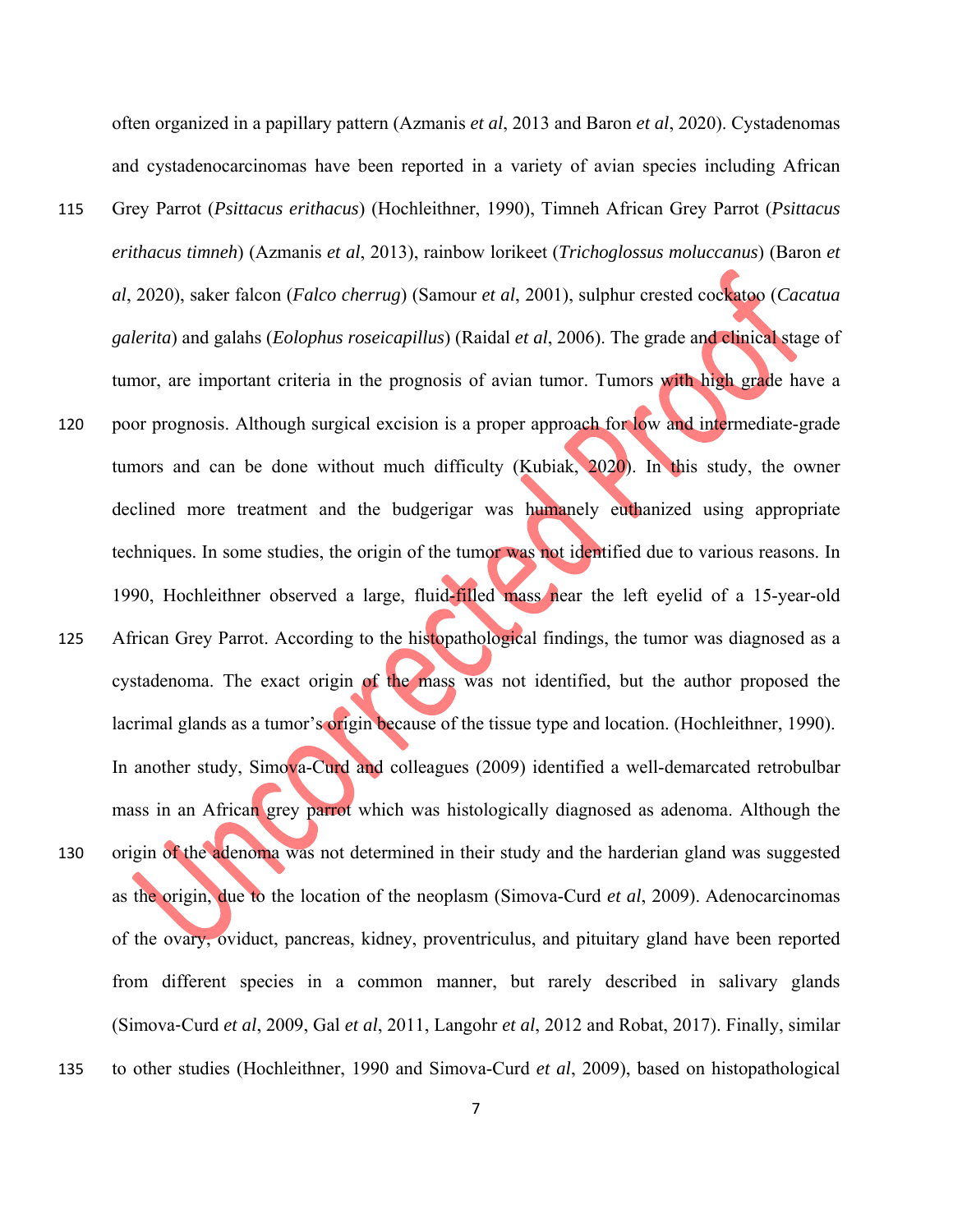findings and location of the mass, salivary glands were suggested as the origin of the papillary adenocarcinoma in Budgerigar.

#### **Conclusion**

The origin of the papillary cystadenocarcinoma remained unknown in the present study, but

140 based on histopathological findings and location of the mass, we suspect that it may have been from the salivary glands.

## **Conflict of Interest**

The authors declare that there are no conflicts of interest.

#### 145

#### **References:**

- 1. Azmanis, P., Stenkat, J., Hübel, J., Böhme, J., Krautwald-Junghanns, M. E., & Schmidt, V. (2013). A Complicated, Metastatica Humeral Air Sac Cystadenocarcinoma in a Timneh African Grey Parrot (Psittacus erithacus timneh). *Journal of avian medicine and*  150 *surgery*, 27(1), 38-43. DOI: 10.1647/2011-035. PMID: **23772455**
	- 2. Banaszewska, D., Biesiada-Drzazga, B., Ostrowski, D., Andraszek, K., & Wereszczynska, A. (2014). Assessment of Budgerigar (*Melopsittacus undulatus*) hatching in private breeding. *Acta Scientiarum Polonorum*. Zootechnica, 13(3), 29-36.
- 3. Baron, H. R., Foo, T. S. Y., & Phalen, D. N. (2020). Humeral air sac cystadenocarcinoma 155 in a rainbow lorikeet (*Trichoglossus moluccanus*). *Australian Veterinary Journal*, 98(4), 168-171. DOI: 10.1111/avj.12915. PMID: **32017026**
	- 4. Gal, J., Marosán, M., Kozma, A., & Mándoki, M. (2011). Solitary adenoma in the proventriculus of a budgerigar (*Melopsittacus undulatus*) diagnosed by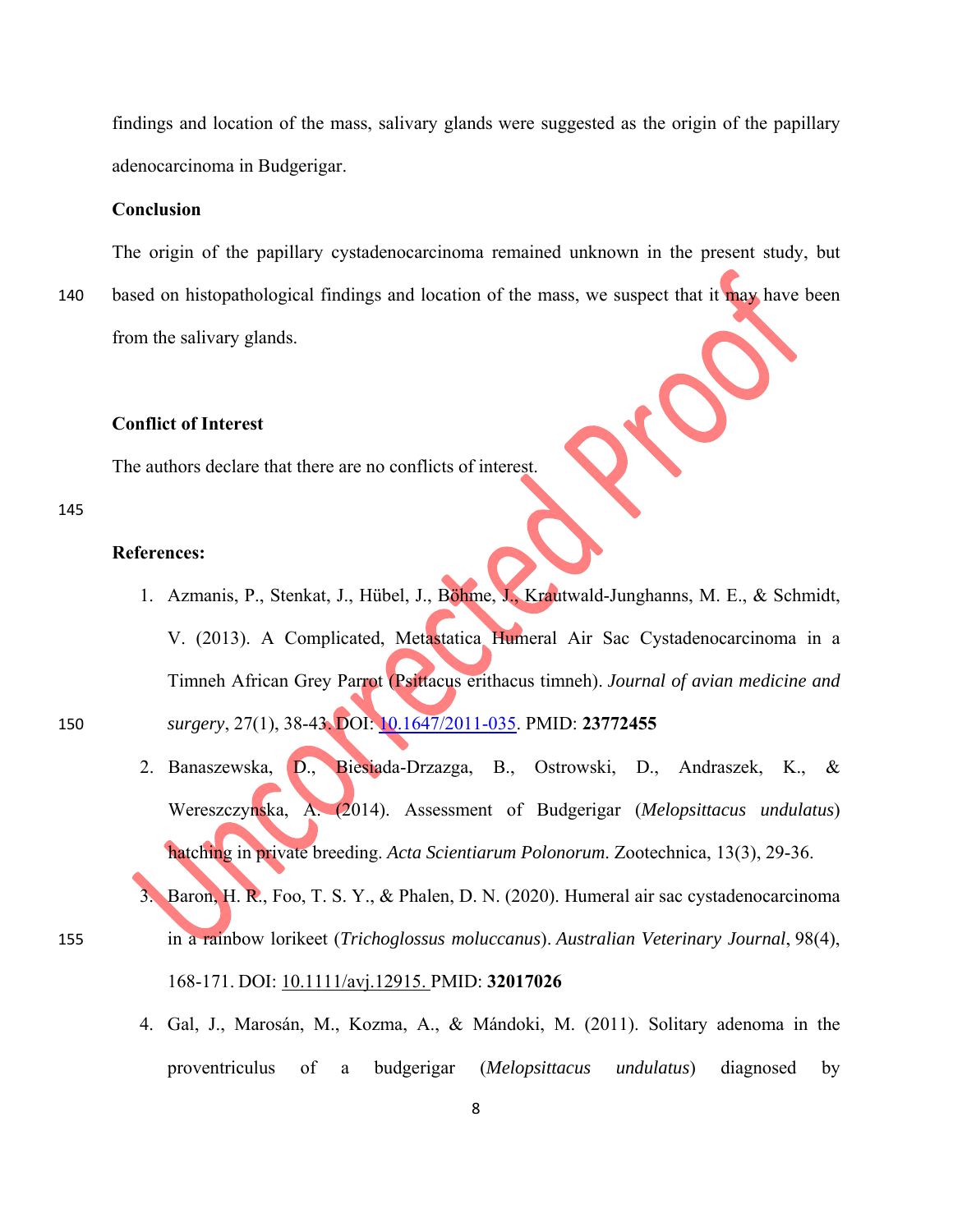immunochemistry. *Acta Veterinaria Hungarica*, 59(4), 439-444.

### 160 DOI:10.1556/AVet.2011.031. PMID: **22079705**

- 5. Samour, J. (2015). *Avian medicine*. Elsevier Health Sciences.
- 6. Hochleithner, M. (1990). Cystadenoma in an African grey parrot (*Psittacus erithacus*). *Journal of the Association of Avian Veterinarians*, 4 (3), 163-165.
- 7. Kalmar, I.D., Janssens, G.P., & Moons, C.P. (2010). Guidelines and ethical 165 considerations for housing and management of psittacine birds used in research. *Institute for Laboratory Animal Research*, 51 (4), 409-423. DOI:10.1093/ilar.51.4.409 . PMID: **21131717**
	- 8. Kubiak, M. (2020). Budgerigars and Cockatiels. Handbook of Exotic Pet Medicine. 141- 164.
- 170 9. Langohr, I. M., Garner, M. M., & Kiupel, M. (2012). Somatotroph pituitary tumors in budgerigars (*Melopsittacus undulatus*). *Veterinary pathology*, 49(3), 503-507. DOI: 10.1177/0300985811419530 . PMID: **21900544**.
- 10. Powers, L. V., Mitchell, M. A., & Garner, M. M. (2019). Macrorhabdus ornithogaster infection and spontaneous proventricular adenocarcinoma in budgerigars (Melopsittacus 175 undulatus). *Veterinary pathology*, *56*(3), 486-493. DOI: 10.1177/0300985818823773. PMID: **30651051**

11. Raidal, S. R., Shearer, P. L., Butler, R., & Monks, D. (2006). Airsac cystadenocarcinomas in cockatoos. *Australian veterinary journal*, 84(6), 213-216. DOI: 10.1111/j.1751-0813.2006.tb12803.x . PMID: **16821490**

180 12. Reavill, D. R. (2004). Tumors of pet birds. *Veterinary Clinics: Exotic Animal Practice*, 7(3), 537-560. DOI: 10.1016/j.cvex.2004.04.008. PMID: **15296864**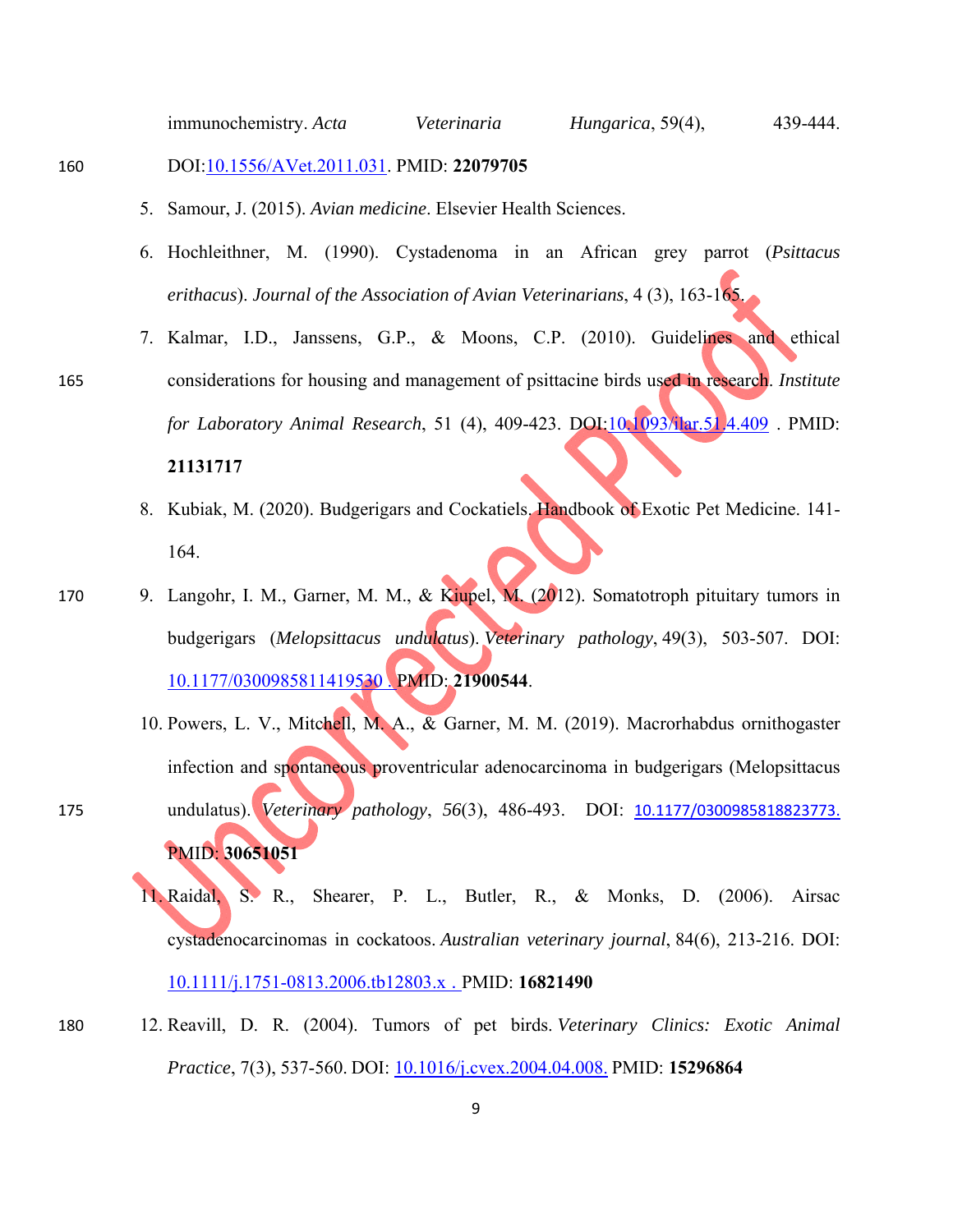- 13. Robat, C. S., Ammersbach, M., & Mans, C. (2017). Avian oncology: diseases, diagnostics, and therapeutics. *Veterinary Clinics: Exotic Animal Practice*, *20*(1), 57-86. DOI: 10.1016/j.cvex.2016.07.009. PMID: **27890293**
- 185 14. Samour, J. H., Naldo, J. L., Wernery, U., & Kinne, J. (2001). Thyroid cystadenocarcinoma in a saker falcon (*Falco cherrug*). *Veterinary Record*, 149, 277-278. DOI: 10.1136/vr.149.9.277. PMID: **11558665**
- 15. Simova-Curd, S., Richter, M., Hauser, B., & Hatt, J. M. (2009). Surgical removal of a retrobulbar adenoma in an African grey parrot (*Psittacus erithacus*). *Journal of avian*  190 *medicine and surgery*, 23(1), 24-28. DOI: 10.1647/2008-008R.1. PMID: **19530403**

خلاصه:

**آدنوكارسينوم كيستيك پاپيلاري در يك باجريگار** 

امیر اصغری باغ خیراتی<sup>1</sup>، سارا شکرپور<sup>2</sup>، محمد حس<mark>ن</mark> زاده<sup>1</sup>، جواد <mark>چاویدنژاد<sup>1</sup> و جمشید رزم یار<sup>1</sup></mark>

.1 گروه بيماري هاي طيور، دانشكده دامپزشكي دانشگاه تهران، تهران، ايران 195 <sup>2</sup> *.*گروه پاتولوژي، دانشكده دامپزشكي دانشگاه تهران، تهران، ايران

باجريگار (*undulatus Melopsittacus* (طوطي كوچك رنگارنگ و حيوان خانگي محبوب در سرتاسر جهان ميباشد. اين

مطالعه بر روی يک باجريگار نر 5 ساله همراه با توده بزرگ و پر از مايع در قسمت قدامي گردن، انجام شد. ب<mark>ه منظور تعي</mark>

تومور، آسپيراسيون با سوزن ظريف انجام شد و محتواي تومور بر روي آگار خون دار و مك كانكي (هوازي و بي هوازي) كشت داده 200

شد و در فرمالين بافر خنثي 10 % تثبيت گرديد و با رنگ آميزي معمول هماتوكسيلين **-** ائوزين (E&H (رنگ آميزي شد. بر